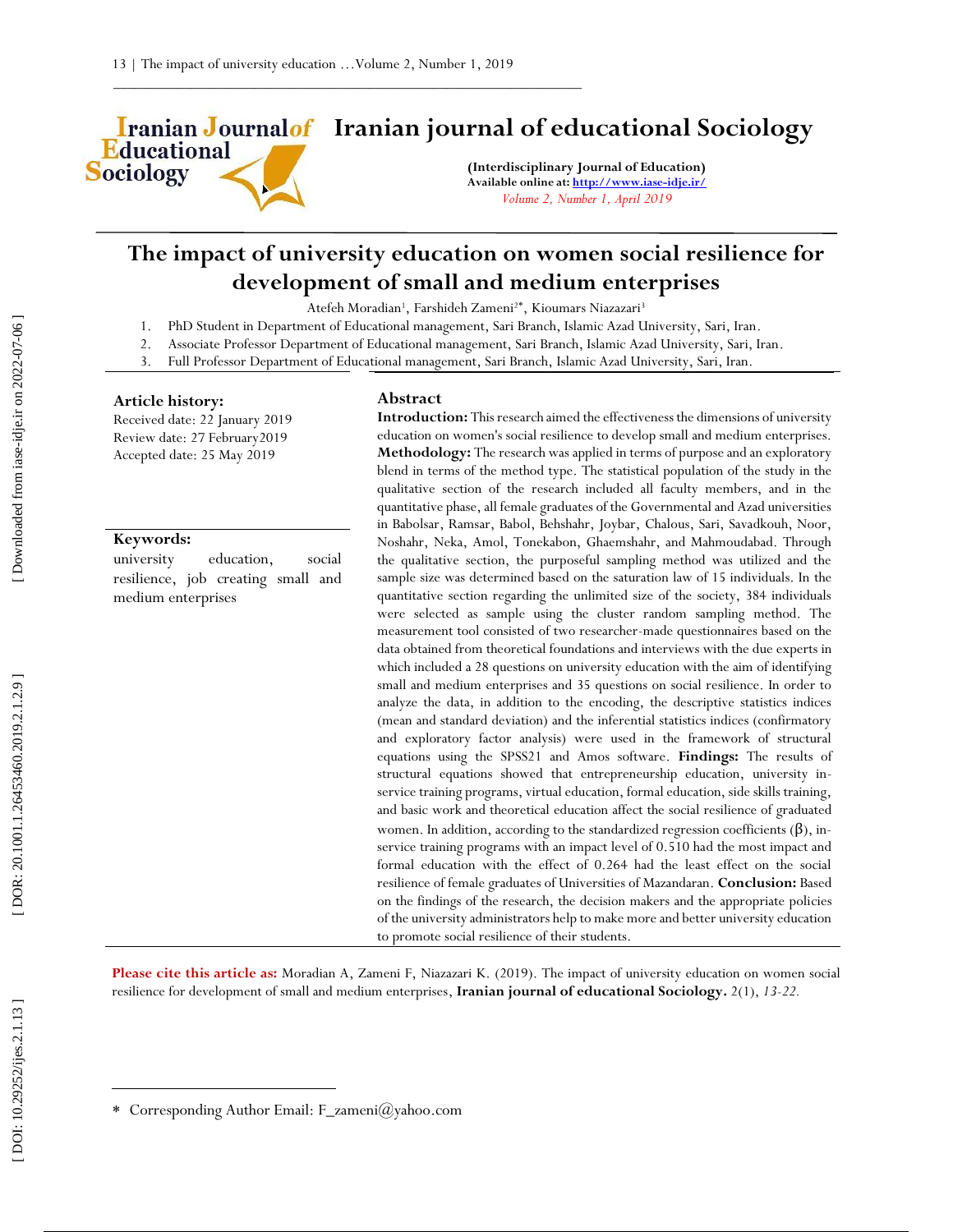## **1 . Introduction**

Education has become an important strategic topic today. Although many scholars have done researches on teaching and development practices, most of them have focused on the benefits of education. However, there is a limited focus on the assessment of educational practices (Prasad, 2016). Education may be defined as systematic learning and adaptation of skills, concepts, attitudes, etc., which improve the performance. Education is necessary due to some reasons. Because the individuals selected for a particular job must have the right skills and knowledge on how to do the job, and it helps the individuals know the information about the organization process, the content of the work, and the importance and awareness of the job. (Borate, Gopalkrishna & Borate; 2014). In a rapidly changing society, education is not only desirable, but also an activity that must be considered for those resources to always have efficient and absolute manpower (Gupta et al., 2017). The experience of successful countries indicates that education has always been considered the key to development and progress. The effects of training on success for R & D centers are not unobtrusive (Weru et al., 2014).

The university is also the most important institution that has major missions such as education, research and service delivery, and it is capable of flourishing the spirit of creativity, empowerment, initiative, self esteem in individuals (Moghaddasi, 2015). A university education program is of particular interest in most countries in order to respond to labor market demands for skilled and expertly trained human resources. Universities and educational centers are considered as the most important human resource training centers. These centers should be highly effective in training the qualified, expert, and entrepreneurial individuals (Nonahalfar et al., 2013); Because the general belief is that the university education can be considered as the driving force of social change and economic progress. Therefore, the achievement of economic development necessitates the universities to be expanded rapidly as the centers for training the human resources and the focus of technology facilitation (Farahani et al., 2010).

Given the rapid changes in enterprises, technology, products, and industries need to cooperate closely with universities in order to gain competitive advantage and increase productivity (Perkmann et al., 2011; Sugandhavanija et al 2010). Universities also need to collaborate with enterprises in order to flourish and develop (Cao et al., 2009). In the meantime, scientific literature has confirmed the general tendency to link small and medium -sized enterprises to the dynamism of creating more jobs. Public employment policy should also focus specifically on small and medium -sized enterprises. There are two reasons for this. First, despite the economic downturn, the enterprises show themselves as the key factors in explaining the quality of work. Second, by changing their value -production model, they can continue to create better -quality jobs (Díaz -Chao et al., 2017). According to the US Census Bureau (2011), more than 10 million small businesses are active throughout the United States. These businesses are driving forces and a major contributor to economic growth and community development in the United States (Chen et al. 2006; Varma, 2005; Xiong, 2015).

In this regard, the need to preserve survival and sustainable success has led many organizations (eg, universities) to rethink business priorities and focus on adapting to business changes and appropriate responses to environmental requirements. In order to achieve this, a new concept of resilience has entered into the science of management and psychology (Fiksel, 2006). Accordingly, behavioral science experts considered three components for resilience, which are: psychological resilience, emotional resilience and social resilience. This social resilience reflects the sustainability and resilience of individuals against harmful social conditions, such as poverty, indigence, family disputes, and social conflicts. In such situations, individuals, before they submit to conditions, try to control social stress by adopting rational solutions in a spirit of partnership with others in order to promote the status quo in a positive direction (Maddi, S. R & khoshaba, 2005). Effective exposure to social, economic, social turbulence and social damage is necessary for being resilient, since it can include self-organization, tolerance, and maintenance of competencies in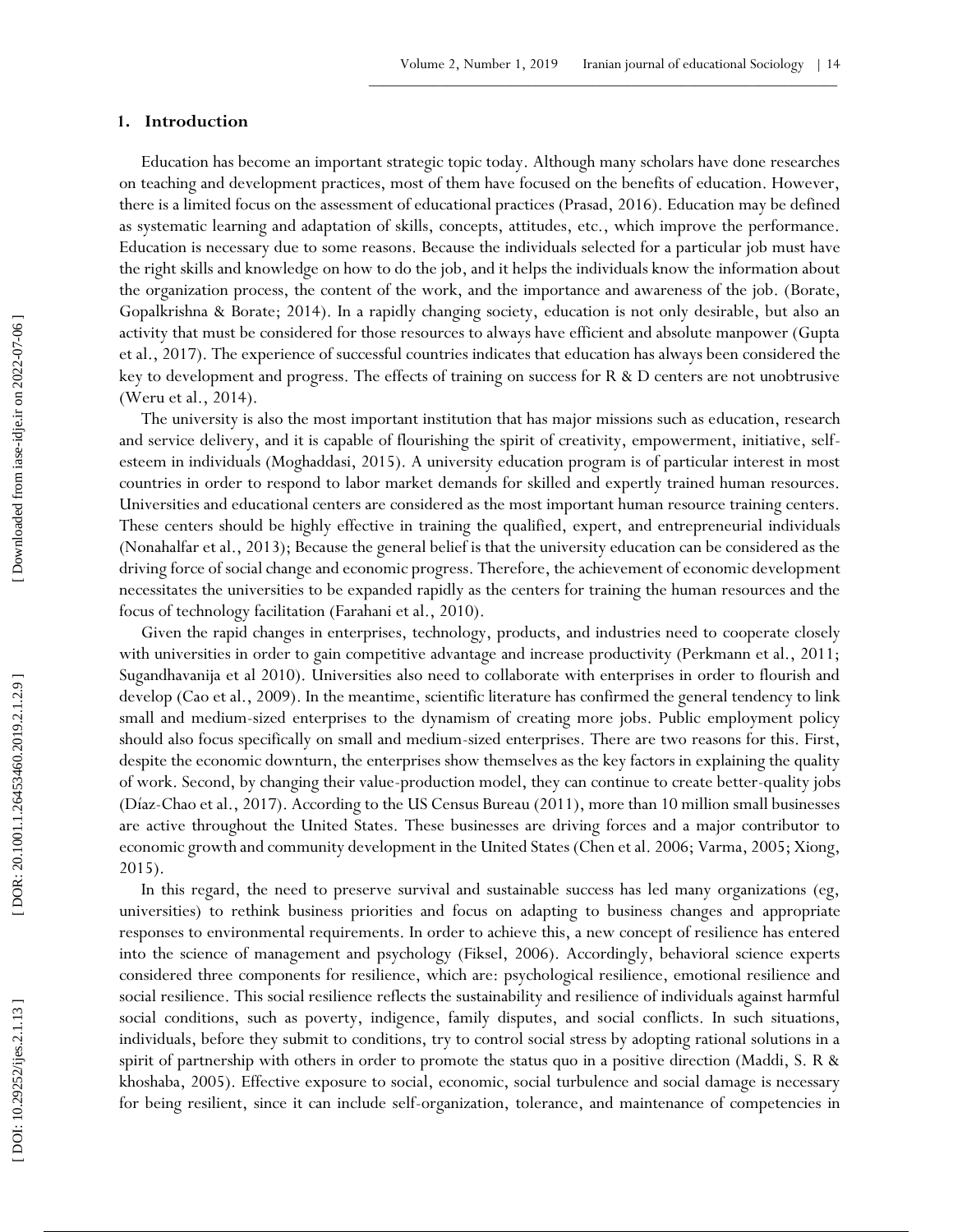difficult conditions and ultimately it can create the ability to repair and progress. In this sense, we will find out that social resilience will increase the predictive power and the planning ability for the future (Mousavi, 2015). Therefore, given the undeniable role of small and medium -sized enterprises in realizing the economy, the resilience of industries and especially human resources seems necessary in order to achieve stability and to remain safe from threats and environmental fluctuations (Ebrahimi et al., 2017).

In today's world, where countries compete for their full potential of growth, the use of all human resources is of particular importance. Women are through the most valuable assets of each country, especially in developing countries such as our country (Taleghani et al., 2009), while most studies focus on more women among the workforce, less attention is paid to whether women can work well and how other organizational variables can help improve women's performance. These issues should be important for achievement of women's values and ultimately for helping organizations (Zhu, 2014). Therefore, it is important to consider whether university education can improve the social resilience of female graduates. Although comprehensive researches are not conducted in this regard, Etzkowitz et al. (2000) pointed out the applicability and development of knowledge through universities over industries and firms. Russian (2010) in his research stated that proper and effective communication between the university and industry could increase the innovation and transfer of knowledge and technology. Rose (2010) stated that proper and effective communication between the university and industry could increase the innovation and transfer of knowledge and technology. Diaz Chao et al. (2017) also stated in a study conducted in Spain that during the Spanish recession, the quality of work in companies has improved and the biggest progress was made through SMEs. In a study, Kamaruddin (2016) highlighted the role of the government in the importance of entrepreneurship education among students at the University of Malaysia, which showed the positive impact of the university on employment and entrepreneurship. In the research OF Hosseini Talab et al. (2014), it was stated that the role of the university on empowerment is positive and significant. The researches of Welles (2012) Hunjet (2013) Lekhanya (2015) Davy et al. (2016) Yadollahi Farsi (2005) Kordnaeej & Shams (2003) Talebi & ZareYekta (2008) PeykarFar & Mahnegar (2012) also emphasized on the importance of entrepreneurship and employment of students.

As can be seen, there are no conducted researches on the impact of university education on women's social resilience for small and medium -sized development, which can be the issue of this study itself. On the other hand, given the fact that university and small and medium enterprises are among the most crucial social institutions of each society, especially after the industrial revolution, it will not be possible to achieve development without establishing effective communications between the two institutions. The country's higher education system has weaknesses that have failed or cannot provide a capable and resilient workforce with high -level capabilities. The severe lack of applied researches on universities and the lack of consideration of the issues required by the domestic industry and business enterprises indirectly lead to the trainings given away from the spirit of industry -university communications. Therefore, the question arose in the mind of the researcher that what model can be presented based on the impact of university education on women's social resilience to develop small and medium-sized enterprises?

## **2 . Methodology**

In this research, a combination of sequential exploratory research method was used. At First, the qualitative method and then quantitative method were conducted. The statistical population of the research in the first stage (qualitative) was the "exploration of the factors" through in -depth interviews from all the faculty members and university officials to meet the due theoretical saturation point. (The characteristics of the research experts approved by the supervisors and counselors, those who were prominent in the field of information and could provide the exact information about the community). The individuals were selected to conduct interviews and obtain the necessary information regarding the subject in a completely random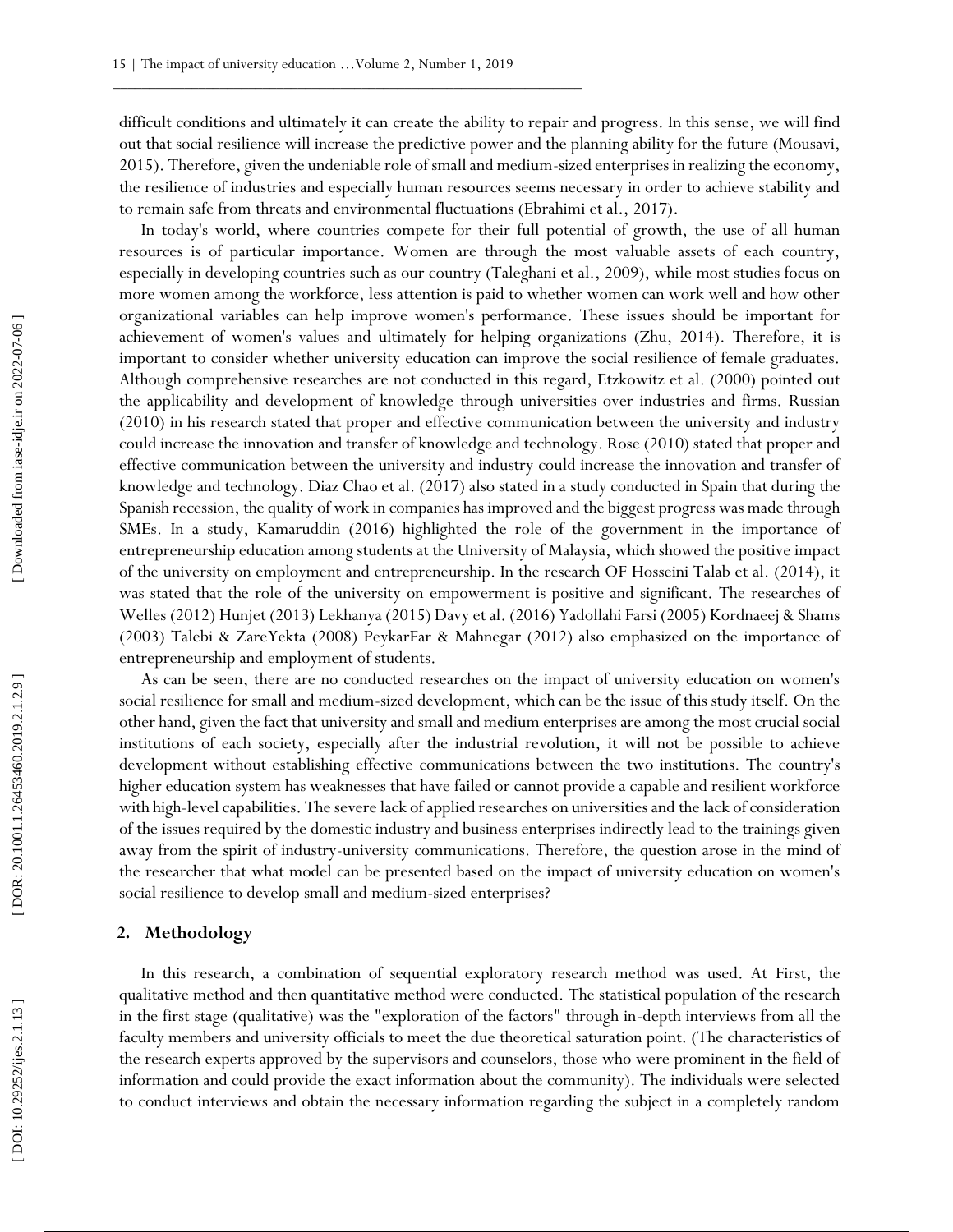manner based on the purposeful and snowball sampling method. Therefore, in the present research, the opinions of 15 elite and expert individuals were collected during the semi -structured interviews and the procedure ended when the interviewed subjects became at least 15 one in number. To collect the data, qualitative interviews from the due experts were utilized. The method for collecting the information in this study consisted of the in -depth interviewing method. On the subject of the research, the interviewees were asked to give their opinion on the dimensions and indices of academic education and social resilience based on the research topic in order to identify the dimensions of the research variables. Due to the validity of the question in the interview process, the opinions of 10 experts and professors were used. At the same time, the participants assisted with the analyzing and interpreting the data. In the current study, the open -ended test and the intra -subject agreement method were used to calculate the reliability of conducted interviews. The results indicated that the test-retest reliability was 0.68%, which indicates a proper reliability. The content analysis method was used to analyze the qualitative research data. Through this design, the process of collecting qualitative data analysis was performed by the open coding method. Generally, the research findings were extracted using a simultaneous analysis and open coding process during and after interviews.

The quantitative phase of this research involved a comprehensive field survey that was based on concepts and categories derived from the theoretical foundations and interviews. The quantitative method used in this phase was survey-based. The statistical population of the quantitative part of this research included all female graduates of the Governmental and Azad Universities of Mazandaran Province located in Babolsar, Ramsar, Babol, Behshahr, Joybar, Chalous, Sari, Savadkouh, Noor, Noshahr, Neka, Amol, Tonekabon, Ghaemshahr, and Mahmoudabad. Considering that the size of the society was unlimited, 384 individuals were selected by cluster random sampling based on the Morgan's table. Finally, due to the lack of access to some of the interviewees because of their scratched questionnaires, 331 individuals were selected as the final samples to fill in the questionnaires. In order to collect the needed data for research and determine their accuracy in the quantitative section, a researcher -made questionnaire based on the interview codes and theoretical foundations was adjusted.

A) University education questionnaire due to development of SME job creating small and medium -sized enterprises. This part includes 28 items that were extracted based on the theoretical bases of the research and interviews. These items are closed and range from I totally agree (5) to I totally disagree (1) through a 5 point Likert scale. In order to investigate the factor structure of women's university education questionnaire, exploratory factor analysis, and main components analysis with varimax rotation were used. Based on the exploratory factor analysis through the combination of the 28 remaining academic items, the due university questionnaire was reducible to seven factors. The predictability of these factors according to the total percentage of the factor cumulative variance was equal to 69.696%. Therefore, for university education graduates of Universities of Mazandaran province the following 7 factors were identified which are: 1- entrepreneurship education (13.405), 2- university in-service training programs (11.044), 3- virtual education (10.420), 4- Formal trainings and education (9.409), 5- informal trainings and education (0.920), s - secondary skills training (8. 201), and 7 basic theoretical work trainings (6.128). Factor analysis was used to investigate the structure validity. The results indicated that all the indices related to the components of university education have an acceptable t and factor loadings; and to measure these components (the seven above -mentioned) are considered appropriate indices, the fitting indices of the model also showed the desirability of the items.

B) Social Resilience Questionnaire: This section contained 35 closed items. The items were closed and with a 5 point Likert scale ranging from I totally agree (5) to I totally disagree (1). Regarding the variance values of the reported common factors, 5 items had a common factor variance less than 0.5 that were excluded from the set of variables. Therefore, based on exploratory factor analysis, the composition of the remaining 30 items of the social resilience questionnaire in the research can be reduced to seven factors; therefore, it can be said that seven factors were identified as dimensions of social resilience of the graduates.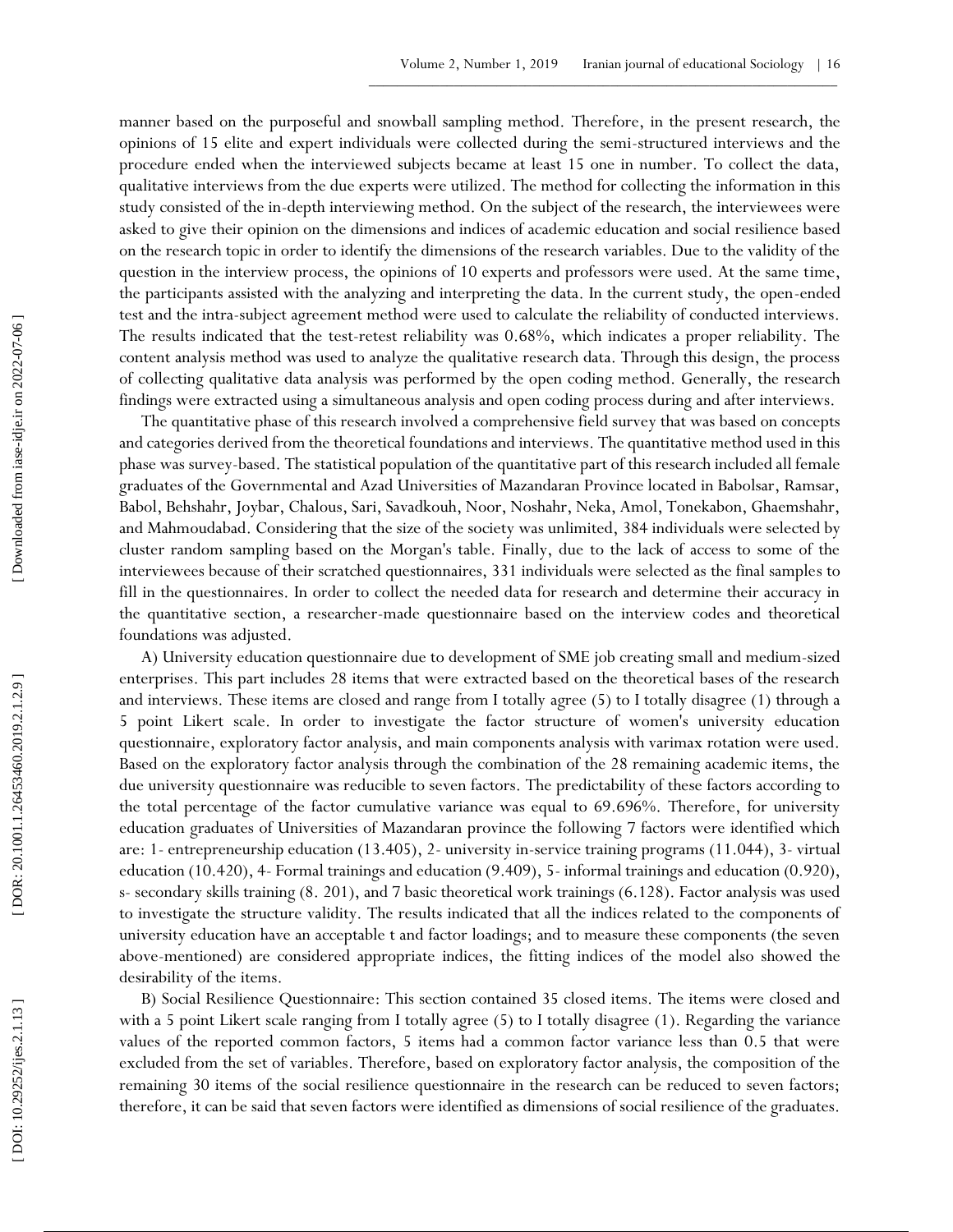The predictability of these factors according to the total percentage of the factor cumulative variance was equal to 61.629%. To present the social resilience model of female graduates of Universities of Mazandaran province; the following 7 factors were identified: 1- Trust in individual instinct and negative affection (11.800); 2 - Organizing capacity and learning (10.280); 3 - Social preparedness and individual competencies (8.954), 4 - Change and positive acceptance and improvement of responsibility (8.705), 5 -Emotional adjustment (7.947), 6 -Control (7.001) and 7 - Coping and resistance (6.609). The results of the factor analysis for assessing the structure validity indicated that all the indices due to the dimensions of social resilience had acceptable t and factor loadings. The fitting of the social resilience model also showed that the values of fit indices were optimal and acceptable.

| Table 1. index of university education model fit and social resilience |                  |                 |                    |                |  |  |  |  |
|------------------------------------------------------------------------|------------------|-----------------|--------------------|----------------|--|--|--|--|
| Fitting indices                                                        | Desirable values | Index values of | Social             | interpretation |  |  |  |  |
|                                                                        |                  | university      | resilience indices |                |  |  |  |  |
|                                                                        |                  | trainings       |                    |                |  |  |  |  |
| Chi-square                                                             |                  | 1511.324        | 906.497            |                |  |  |  |  |
| Degrees of freedom                                                     |                  | 326             | 354                |                |  |  |  |  |
| Chi-square ratio to degree of                                          | Less than 5      |                 |                    |                |  |  |  |  |
| freedom $(\chi^2 / df)$                                                |                  | 4.636           | 2.561              | Optimal        |  |  |  |  |
| goodness of Fit index (GFI)                                            | More than 0.9    | 0.905           | 0.932              | Optimal        |  |  |  |  |
| Adjusted goodness of Fit                                               | More than $0.8$  | 0.849           | 0.893              | Optimal        |  |  |  |  |
| index (AGFI)                                                           |                  |                 |                    |                |  |  |  |  |
| Root Mean Square Error of                                              | Less than 01     | 0.091           | 0.069              | Optimal        |  |  |  |  |
| Approximation (RMSEA)                                                  |                  |                 |                    |                |  |  |  |  |
| Root Mean Squared                                                      | Less than $0.05$ | 0.048           | 0.039              | Optimal        |  |  |  |  |
| Residuals (RMR)                                                        |                  |                 |                    |                |  |  |  |  |
| Comparative Fit Index (CFI)                                            | More than 0.9    | 0.927           | 0.944              | Optimal        |  |  |  |  |
| Normed fit index (NFI)                                                 | More than 0.9    | 0.913           | 0.920              | Optimal        |  |  |  |  |
| Incremental of fit index (IFI)                                         | More than 0.9    | 0.929           | 0.947              | Optimal        |  |  |  |  |

The Cronbach's alpha coefficient was used to test the reliability of the questionnaire. The calculated values were above 0.7 representing the desirability of the tools; according to the obtained results for the university training questionnaire, the coefficient was equal to 0.77 and 0.85 for the university education. In order to analyze the data, in addition to the encoding, the descriptive statistics indices (mean and standard deviation) and the inferential statistics indices (confirmatory and exploratory factor analysis) were used in the framework of structural equations using the SPSS and Amos software.

#### **3. Findings**

According to the findings of the research, the number of the graduates ageing from 31 to 35 years old was 110 that are in fact 33.2% of total individuals. Regarding the findings, it can be said that 177 (53.4%) of the samples were between 31 and 40 years old and also 38 (11.5%) individuals were between 20 and 25 years old. Among the research samples 119 individuals or 36% were 5 to 10 years old and 105 individuals or 31.7% had 11 to 15 years work experience. In addition, 54 individuals or 16.3% were more than 15 years old and 53indivduals or 16% had a job record of less than 5 years. In addition, 226 individuals or 68% of the samples were married and 105 individuals or 32% were single. Most of the research samples had incomes less than 2 million Tomans (46.2%, 153 individuals) and 105 individuals (31.7%) had a monthly income of between 2 and 4 million Tomans. The monthly income of 73 individuals (22.1%) was more than 4 Tomans. Finally, 185 (55.9%) of the research samples had a bachelor's degree or a lower one, 119 (36%) ones had a Master's degree and 27individuals (8.2%) had a Ph.D.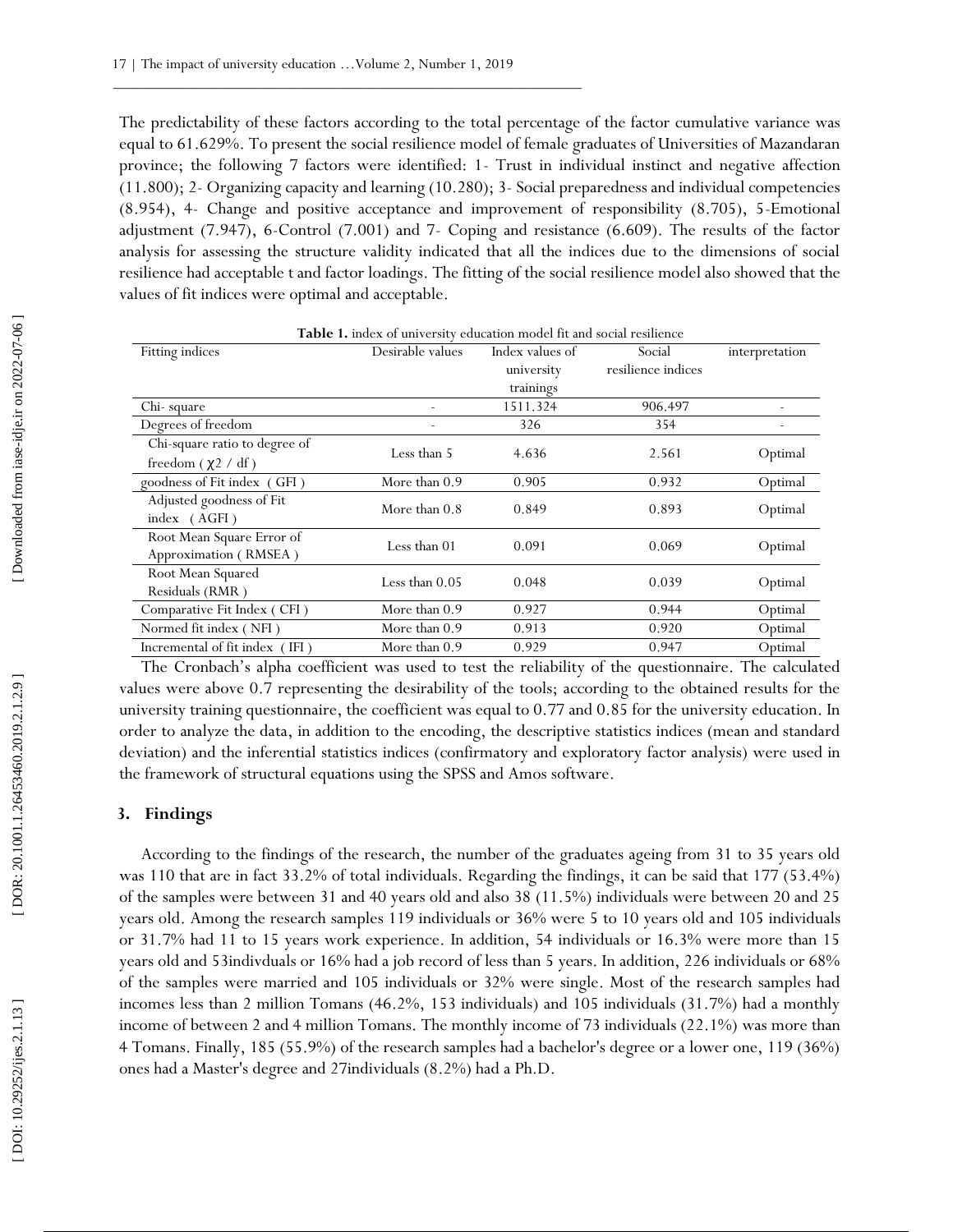As described in the methodology, firstly, to identify the dimensions of university education and social resilience, the content of the data obtained from theoretical foundations and the interview with the experts was coded through the coding, based on which the final questionnaire was elaborated. Therefore, in order to investigate the effect of university education on women's social resilience to develop small and medium sized enterprises, a structured equation model was used based on the questionnaire made through the interviews and theoretical bases. In this model, the effect of university education dimensions on social resilience of graduates was also examined.



Figure 1. Model of effectiveness of university Education Dimensions on Social resilience (Standardized Regression Coefficients)

According to the obtained results from the structural equation model through Figure 1, all factor loadings (standardized regression coefficients) were obtained greater than 0.3 so the model for measuring university education and social resilience was confirmed. Therefore, according to the findings of Fig. 1 and the results of the study of the model of university education and social resilience, it can be said that the values of standardized regression coefficients and the t statistics were of acceptable values at a significant level less than 0.05. These indices indicated that measured observational variables reflect the hidden variables properly (entrepreneurship education, university in -service training, theoretical and work training, secondary skills training, informal education, formal education, virtual education, social resilience).

In the following, according to the results of the research model, the relationship between variables is examined.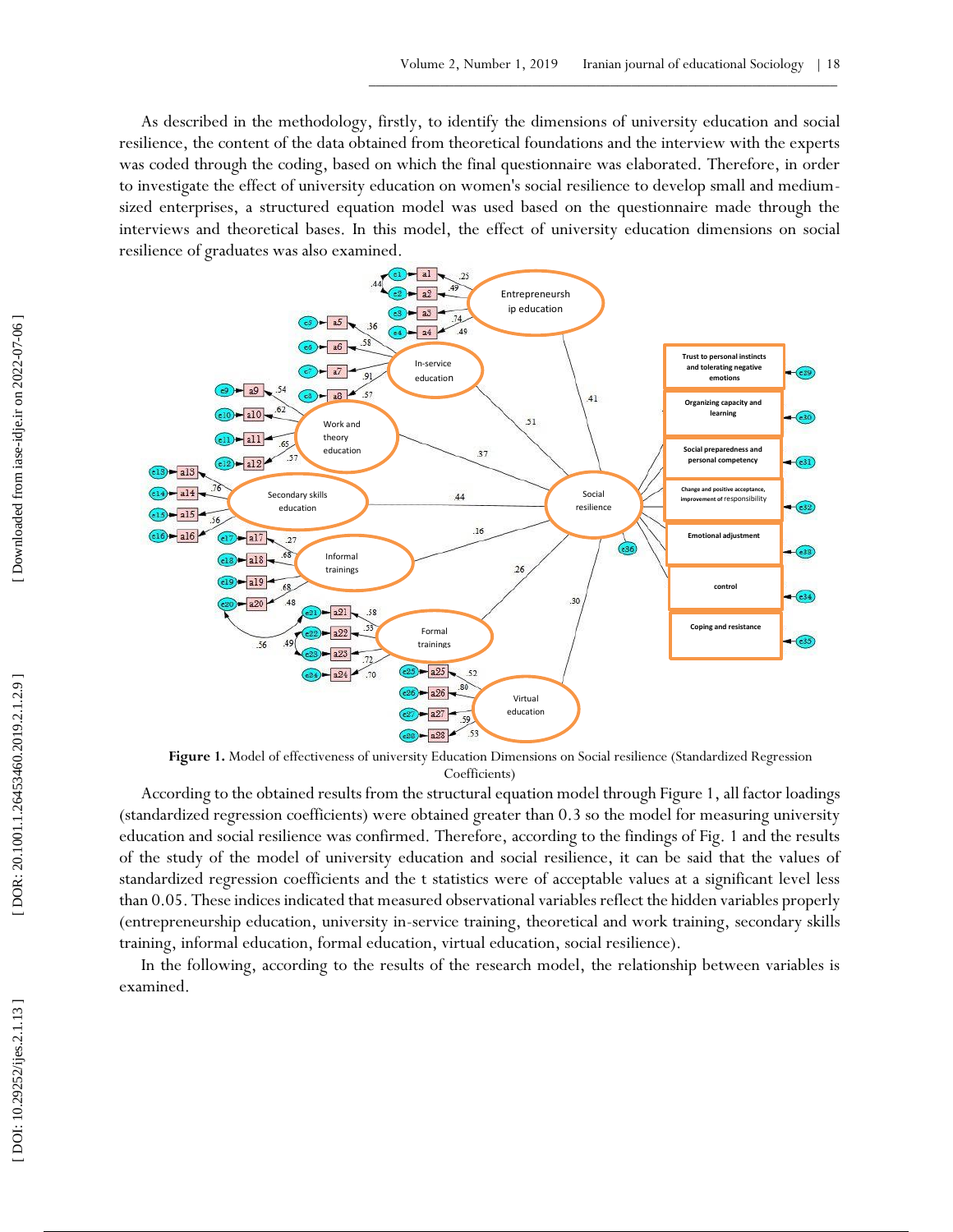| Independent variables<br>path          | dependent         | Path        | T value | Significance | Result    |
|----------------------------------------|-------------------|-------------|---------|--------------|-----------|
|                                        | variable          | coefficient |         | level        |           |
| <b>Entrepreneurship education</b><br>→ | Social resilience | 0.414       | 4.260   | 0.001        | Confirmed |
| In-service training campus<br>→        | Social resilience | 0.510       | 4.930   | 0.001        | Confirmed |
| work and theoretical training<br>→     | Social resilience | 0.372       | 3.678   | 0.001        | Confirmed |
| secondary skills training<br>→         | Social resilience | 0.436       | 4.298   | 0.001        | Confirmed |
| Informal education<br>→                | Social resilience | 0.155       | 1.293   | 0.196        | Confirmed |
| <b>Formal education</b><br>→           | Social resilience | 0.264       | 2.179   | 0.029        | Confirmed |
| <b>Virtual education</b><br>→          | Social resilience | 0.300       | 2.295   | 0.022        | Confirmed |

**Table 3 .** path coefficients and t values of the effectiveness of university education dimensions on social resilience

In the Table (3), the direct impact of Exogenous variables (entrepreneurship education, university inservice training, theoretical and work training, secondary skills training, informal education, formal education, virtual education, social resilience) are reported on the endogenous variables (social resilience). In the following, the results are investigated according to the values of path coefficients and t values (standardized regression coefficients).

1- Entrepreneurship education has a positive and significant effect on social resilience of the graduates  $(Sig = 0.001, t = 4.260).$ 

2- In-service training programs have a positive and significant effect on social resilience of the graduates  $(Sig = 0.001, t = 4.930).$ 

3- Work and theoretical training has a positive and significant effect on social resilience of the graduates  $(Sig = 0.001, t = 3.678).$ 

4-secondary Skills Training has a positive and significant effect on the social resilience of the graduates  $(Sig = 0.001, t = 4.298).$ 

5- Informal education does not have any significant effect on social resilience of the graduates (Sig  $=$  $0.196 t = 1.293$ .

6- Formal education has a positive and significant effect on social resilience of the graduates (Sig  $= 0.029$ ,  $t = 2.179$ .

7. Virtual education has a positive and significant effect on social resilience of the graduates (Sig =  $0.022.2$ , t = 2.295).

In addition, according to the results of the Table 2, the standardized regression coefficients  $(\beta)$ , the effect of university education dimensions on the graduates' resilience was as follows:

1-The effect of the entrepreneurship education on social resilience ( $β = 0.414$ )

2- The effect of the university in-service training programs on social resilience ( $\beta$  = 0.510)

- 3. the effect of the work and theoretical training on social resilience ( $\beta$  = .372)
- 4. The effect of the secondary skills training on social resiliency ( $\beta$  = 0.436)
- 5. The effect of the formal education on social resilience ( $β = 0.264$ )
- 6. The effect of the virtual education on social resilience ( $\beta$  = 0.003)

Finally, according to the values of standardized regression coefficients  $(\beta)$ , it can be said that in-service training programs has the most impact with 0.510, and formal education has the least effect with 0.264 on social resilience of the female graduates of Mazandaran Universities.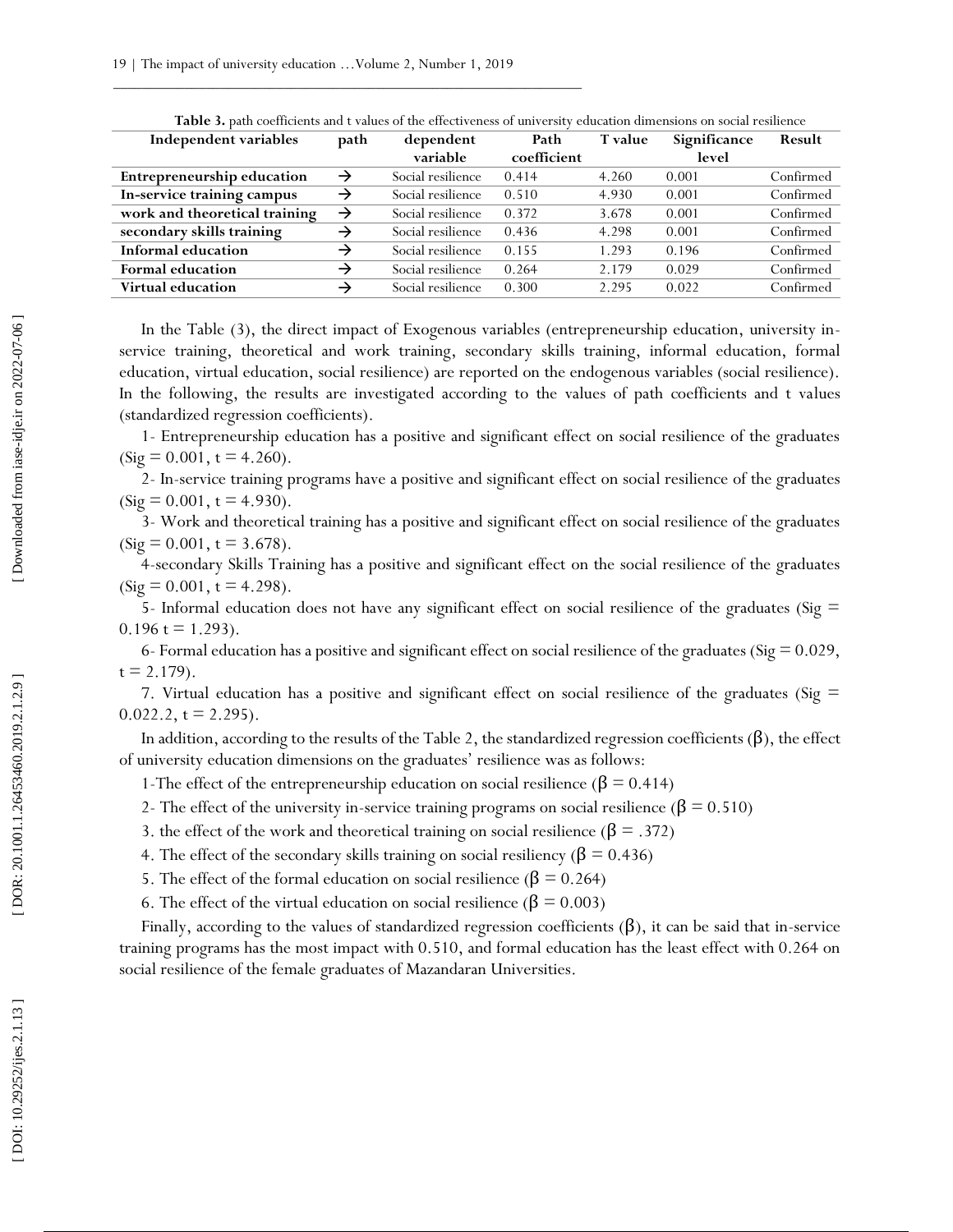## **4 . Discussion**

The structural equation model was utilized to study the research questions. In this model, the effect of university education dimensions on social resilience of the graduated females was investigated. Entrepreneurship education, in -service training programs, work and theoretical training, secondary skills training and virtual education have a positive and significant effect on social resilience of the graduates. However, informal education did not have any significant effect on social resilience of the graduates. According to the standardized regression coefficients  $(\beta)$ , it can be said that in-service training programs with 0.510 have the maximum effect and formal education with 0.264 has the least effect on social resilience of the graduates of Mazandaran Universities. Borate, Gopalkrishna & Borate (2014), in their research, developed a case -based approach to assess the effectiveness of staff training and the development plan based on the Patrick model that was performed on 330 quality employees. The results of their research on the basis of the t -test showed that employees of educational programs are effective on their work quality. Yusefi & Barat Ali (2011) in a study entitled Women, Employment and Higher Education showed that higher education plays an important role in the employment and promotion of women in their work life, which is somewhat consistent with the research findings. Kamaruddin (2016) highlighted the role of the government in the importance of entrepreneurship education among students at the University of Malaysia, which showed the positive impact of the university on employment and entrepreneurship. In their study, Pour Jafari and Jozi (2015) evaluated the effectiveness of educational programs, which showed that educational programs were conducted to increase knowledge, change attitudes, and enhance the skills of the effective staff. . The results of Welles (2012) Hunjet (2013) Lekhanya (2015) Davy et al. (2016) Yadollahi Farsi (2005) Kordnaeej & Shams (2003) Talebi & ZareYekta (2008) PeykarFar & Mahnegar (2012) were also in line with the findings of tis research.

Due to the core features such as human capital in the form of students and faculty members, the university is a good place for knowledge -based innovation. Hence, university as the most important reference for the production and dissemination of new knowledge can educate students who can, after graduating, create new jobs with innovation and initiative. Therefore, the generated knowledge at universities can be a competitive advantage for industry (Salter & Bruneel, 2009). Graduates need different trainings; for instance, the in -service training is required for successful implementation of the teaching learning process, especially new changes and developments. In -service training programs provide the students with optimal adaptation to the new educational developments. These programs play a decisive role for optimal performance and empowerment of the graduates with issues such as unplanned developments, lack of resources, problem management, and market changes. Therefore, in -service training courses usually enhance the capabilities of graduates and experts, as well as gaining knowledge, and it develops skills and abilities for improving the performance and social resilience of graduates. In this regard, Lin (2010) stated that one of the keys to success is the in -service training. Therefore, the in -service training is needed to improve the development of social resilience among the female graduates. On the other hand, given the need for social resilience, it seems that investing in the resilience is an opportunity. If we consider the resilience as a synonym for flexibility, then the society can have constant power with it in order to face change and adaptation to the new requirements. Universities can be effective through the development of diverse knowledge and information and skills, creativity and innovation, and empowerment and perseverance spirit in women's social resilience, which will lead to the development of economic enterprises under the management and administration of women. Universities can increase their ability to defeat women's issues through their social resilience training, and by pursuing trainings such as value engineering, economic needs, and the creation of credible small business enterprises that will increase the overall growth and prosperity of employment. With adequate trainings and timely warnings, Universities are able to provide individuals with the means to secure capital and provide economic development and innovation for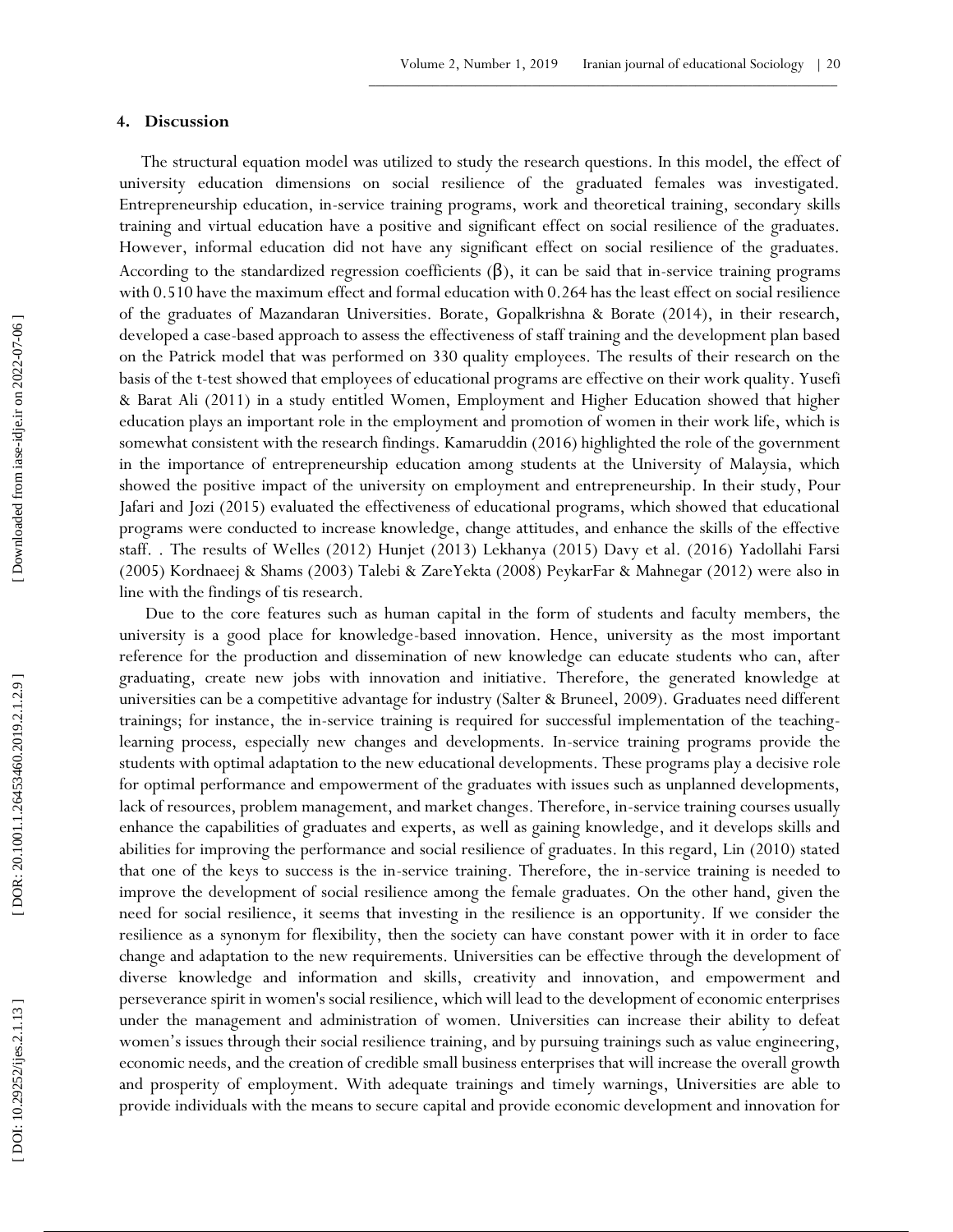the community. While the universities are active in any country, the economic growth of the society becomes more dynamic, and the more investment occurs in research and science, and a better and more favorable future for the country will be expected.

Through the current state of the country's economy and the unemployment of many graduates, universities should provide the theoretical and practical training ground in a particular (normal and critical) environment with an open and transnational vision for the social resilience. In addition, there should be clear and brilliant future for the development of small and medium -sized businesses through the financial environments that can affect the business and create many challenges in improving the productivity.

Considering the social resilience, it seems that investing in social resilience is an opportunity, and women with social resilience have a steady power in confronting changes and adapting to their new needs. Therefore, support and planning of university education in order to increase the effective social participation of women and the development of interactions based on the growth of awareness and trust of this group of women is recommended for development of small and medium -sized enterprises. University education should also be able to play a role in providing students with appropriate educational programs that address the characteristics such as independence, risk taking, creativity, self -belief and futurism and social empowerment and social resilience, so they can also play the role as a productive force in improving the economy of the community and the development of business enterprises. Given that in the current situation of societies, women have a wider and more significant role in economic, social, and cultural development than before, and in fact, they are able to make a significant contribution to the workforce of the community; therefore, the need for planning to increase scientific and practical capacity is necessary and obvious. Assistance to women's preparedness in the face of changes in various cultural and socio -economic areas and the provision of appropriate infrastructure for the active and effective participation of women in social, economic, cultural, and political affairs is necessary.

#### **References**

- Ebrahimi S A. (2017). In their research to A comprehensive analysis of factors affecting organizational resilience in small and medium industries. 7(3):37 -58.
- Peikarifar F, Mahnegar F. (2012). Review of the Role of University in the Development of Entrepreneurship. Conference National Entrepreneurship and Management to earn and works Knowledge The

foundation. University Mazandaran.

- Talebi K, Zare Yekta M R. (2008). Training Entrepreneurship Academic and Role That the door create and Development The company Small and medium SMEs) Knowledge Foundation. development Entrepreneurship Year First. 111 -131.
- Taleghani G R, Pourezat A A, Faraji B. (2009). Investigating the influence of glass ceiling on women's power loss in Iran Power Development Organization. Public Administration Publication. 2: 89 -102.
- Tabatabaei S, Azhdari A A. (2008). Policy to support small industries in Iran (with increasing export power approach). Tehran; Research Center of the Islamic Consultative Assembly, 2008.
- Farahani A. (2010). Role Tutorials Formal and Programs Teaching aid field Nurture Body the door MSc the door supply Skill Entrepreneurship Students from Opinion Graduates, Sports Management. 6:101 -119.
- Kordnaeej A, Shahabodin S. (2003). Role of higher education in the development of entrepreneurship and job creation in the country, The first conference of employment and higher education system of the country, Tehran, Tarbiat Modares University
- Moghadasi M. (2015). Review Fitness Education of Academic with Skill of Job Knowledge the Learners College of Technical and Engineering (Case study Graduated Alumni Field Engineering Construction Member Organization of the system Engineering Tehran), the end of a Senior Management and Planning in Higher Education, Science and Culture
- Mousavi S Z. (2015). Effects Partly Education Skill of communicational On Low You are welcome, Twist Anecdote and Yourself Work You came the door Youth City Amol, Master's Degree in Psychology, Azad University of Amol.
- NonahalA A. (2013). Evaluation Educational Impact Accounting (Training Academic and courses Meanwhile Serve) And Experience On Judgments Professionals Auditors, Researchers Experimental Accounting. 4(13):191 -196.